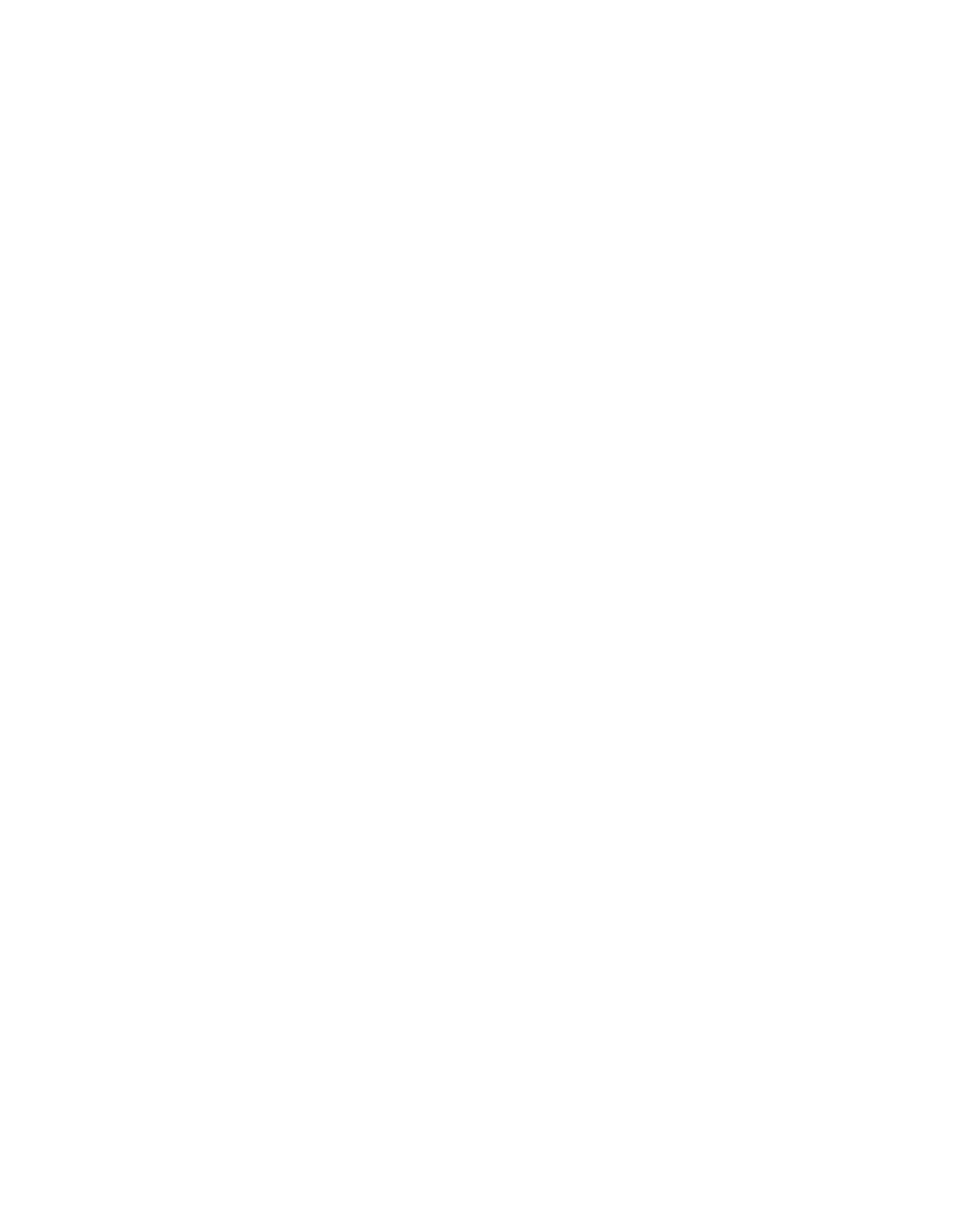## Bicycle and Pedestrian Plan Report

## **U P D A T E D L O N G R A N G E T R A N S P O R T A T I O N P L A N**

The final draft of the OTO Long Range Transportation Plan went out for public comment at the end of FY 2016. The Plan, *Transportation Plan 2040*, carried forward most of the recommendations from *Journey 2025*. The facilities map was updated to include a much larger proposed trail network around the City of Ozark.

## **PRIORITIES INCLUDED IN THE PLAN**

## TOP 5 POLICY PRIORITIES

- Sidewalks on School Walking Routes
- Sidewalks on Streets with Commercial Land Use, especially High Volume Bus Routes
- Emphasize Projects that Extend from Communities and Enhance the Regional System
- Complete Bike/Ped Projects with appropriate Roadway Projects
- **Develop Implementation Plan for Bike/Ped Plan, including details such as easements**

## ADDITIONAL POLICY PRIORITIES

- North-South Connections between Trails, including The Link in Springfield
- **Streetscapes in Urban Centers**
- **Trail Connections between Communities**
- Development of a Trail Loop around Springfield
- Reclamation of Rail Bed including following the status of active rail
- **Educational Campaign**
- Focus on bringing Trails toward Wilson's Creek National Battlefield at a Designated Access Point
- Support for a regional bikeshare program

## TOP PROJECT PRIORITIES

- Route 66 Corridor Consolidated
- Southwest Trail (Creeks Trails) Consolidated
- Trail of Tears from Close Memorial Park to City of Battlefield Carryover from Journey 2035
- Ozark Finley River Trail and other Future Linear Trails as shown on the OTO Bike/Ped Map in Christian County – Carryover from Journey 2035
- Christian County and Regional Addendum to the now completed Greene County Destination Plan Carryover from Journey 2035
- James River Trail from Chrighton Landing east of Springfield to Delaware Landing west of Nixa Carryover from Journey 2035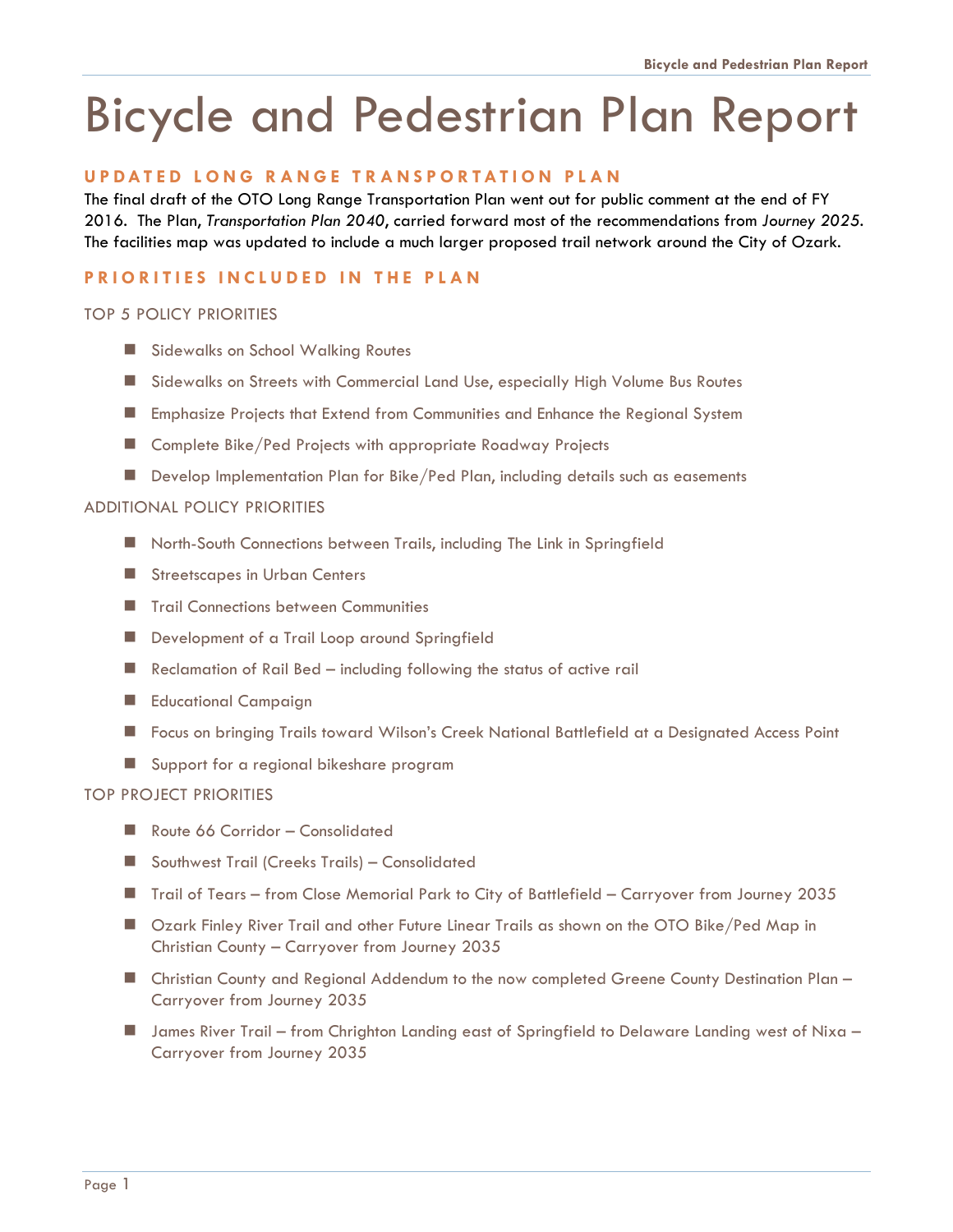## **ngineering**

## **T R A I L S A N D B I K E W AY S**

While many pieces of the Ozark Greenways Trail system are in the planning stages, several have been designed and constructed as part of the effort to make a continuous trail system.

- Springfield marked 9.6 miles of on-street bikeways, including 9.4 miles of shared bikeway and 0.2 miles of separated two-way bikeway on Main
- Wilson's Creek Trail from Farm Road 156 to South Creek at Kauffman Avenue, including 1.52 miles of new trail connecting two shorter segments to create a six-mile trail segment from Rutledge-Wilson Farm Park to Republic Road, including a trail head on Kauffman Avenue
- Ozark developed a trail plan for in and around the city, including a way to connect to the system in Greene County, near Lake Springfield

## **S T R E E T S C A P E S**

- **Phelps Street from Campbell Avenue to Boonville Avenue (0.1 miles)**
- Main Avenue from Olive Street to College Street (0.8 miles)
	- Introducing the region's first two-way protected bike lane
	- Integrated with the opening of the City Utilities Transit Center, which included bicycle facilities as well

## **S I D E W A L K S**

#### Sidewalk improvements are a continual activity in the OTO area.

- Willard School Sidewalks
- Republic Sidewalks on Boston Lane from south of Highway 174 to north of Hines Street (460 feet) and Madrid Street from Lorraine Avenue to Calabria Avenue (1005 feet)
- Completion of Republic ADA Inventory
- **Updated sidewalk inventory for the OTO region**
- **Passage of Springfield**  $1/4$  **and**  $1/8$  **cent sales tax, with all roadway projects including facilities for** walking and bicycling

## **valuation**

## **H L A W O R K S H O P**

Workshop on capacity building in the region, funded by a grant from the Robert Wood Johnson Foundation

## **OTO LONG RANGE TRANSPORTATION PLAN**

OTO updated the Long Range Transportation Plan and reviewed the facilities map for bicycle and pedestrian infrastructure. The Plan was out for public comment at the end of the fiscal year, for adoption by the OTO Board of Directors in August 2016. **E**

## **B I C Y C L E F R I E N D L Y C O M M U N I T Y W O R K S H O P**

The League of American Bicyclists visited and toured Springfield, providing feedback on how to make Springfield even more Bicycle Friendly. Stephen Clark met with 22 local participants representing over a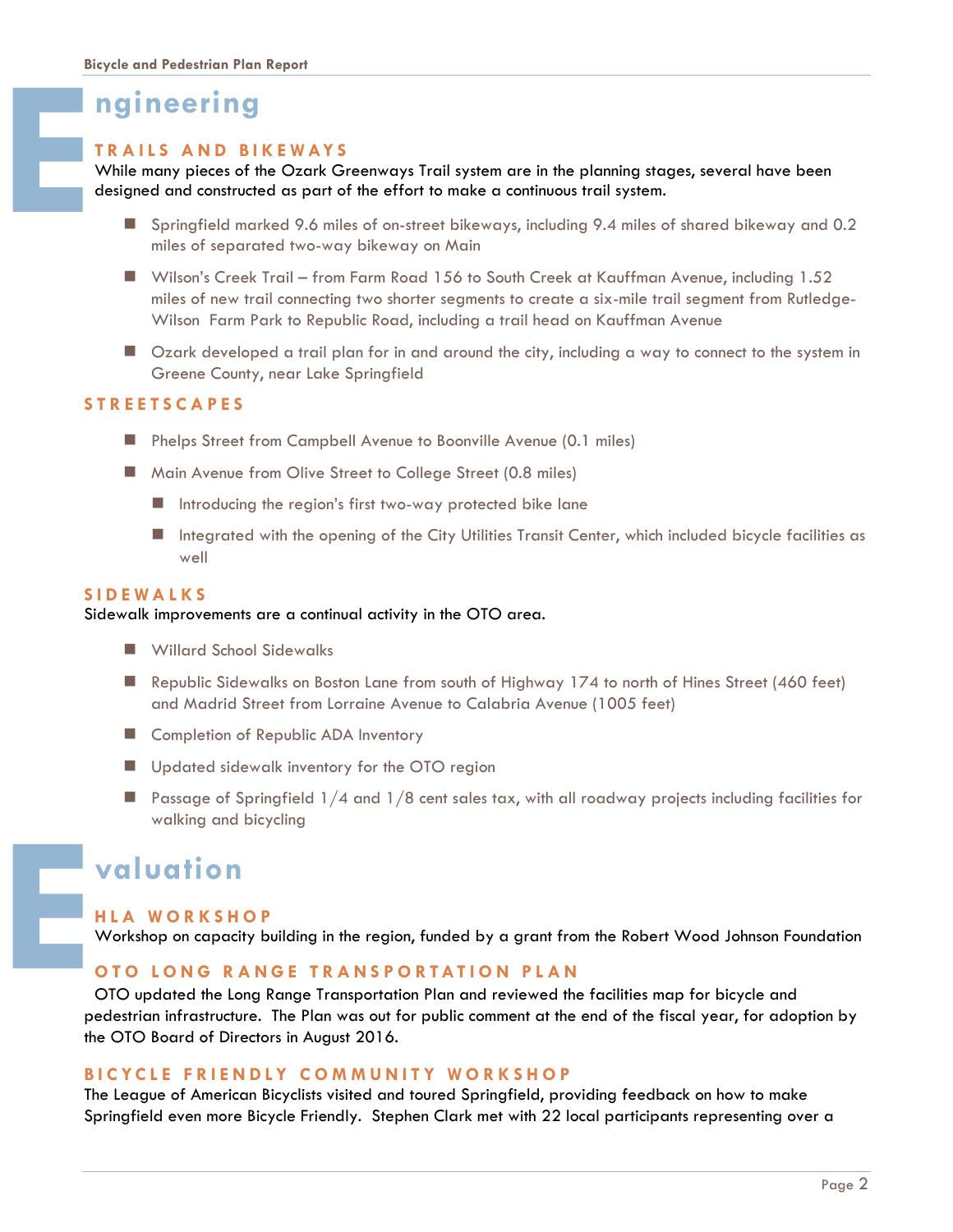dozen different organizations. It was communicated that Springfield had a score of 22 points out of 100, including 3 of 40 for ridership and crash data and 19 of 60 for actions being taken by the community. Communities with 21 to 30 points typically receive a Silver rating.

## **W A L K F R I E N D L Y C O M M U N I T Y**

Springfield was awarded Bronze Level Walk Friendly Community by the FHWA Walk Friendly Community Program

## **BICYCLE FRIENDLY COMMUNITIES APPLICATION**

Continued with the Bronze Level Bicycle Friendly Community Designation

## **nforcement**

Partnerships with area police departments continues to be a goal for the OTO region. The Greene County citizens mounted patrol help watch the Ozark Greenway trails and the Park Rangers continue to monitor the trails and trailheads throughout the Springfield-Greene County area. Springfield and the City of Ozark also have officers who patrol by bicycle. **E**

> The 2015 year did see an increase in fatal crashes. The map to the right shows fatal bicycle and pedestrian crashes in 2013, 2014, and 2015.



# **ducation and Encouragement E**

## **S A F E T Y G U I D E S**

OTO had 2500 Safety Guides printed with materials from the League of American Bicyclists on bicycle safety. These have been shared with member jurisdictions and Ozark Greenways for distribution around the region.

## **O Z A R K A N D N I X A S A F E T Y T O W N S**

Week long programs to teach all aspects of safety to area school children.

## **S T A R T E A M**

The Ozark Greenways Sustainable Transportation Advocacy Resource (STAR) Team continued to meet monthly throughout the year. STAR Team activities include contributing to the City of Springfield Person Powered Mobility Plan, support of a Complete Streets and the Springfield 1/8- and 1/4-cent sales tax initiatives, and other general bicycling and pedestrian activities throughout the region. STAR Team hosted the Bicycle Friendly Community Workshop for the region. The committee also worked with MoDOT to identify how the U.S. Bike Route System can tie into Springfield. The STAR Team continues to have members write articles on bicycling for Ozark Living Magazine, which is published 6 times per year.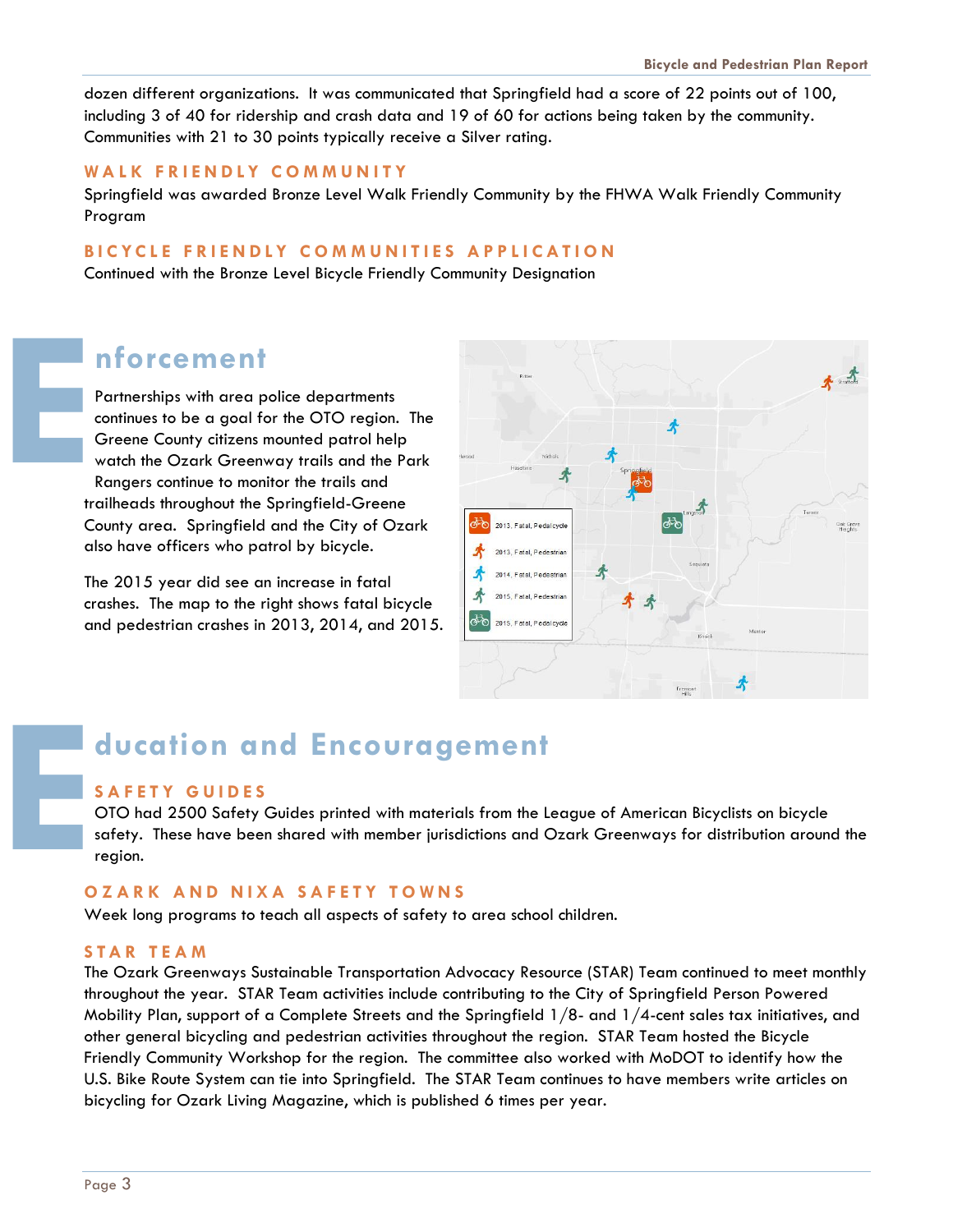## LET'S GO SMART

Let's Go Smart is a campaign to educate the region about making smart choices when using transportation. This not only includes bicycling, walking, and carpooling, but also trip chaining, bicycle safety, and more. This past year, the Let's Go Smart was incorporated into the Ozark Greenways website, however, the Ozarks Transportation Organization has offered to host it as a standalone site again, which should be ready by mid-2017.

## **B I C Y C L E F R I E N D L Y B U S I N E S S E S**

The program continued to review applications and help local businesses learn more on how to be recognized. Several applications were received throughout the year, but did not qualify for recognition. Committee members communicated with those businesses on ways to succeed in this program.

## **R E P U B L I C O P E R A T I O N B R A I N F R E E Z E A N D H E L M E T H E A D**

In June 2016, the Republic Police Department promoted the third annual bicycle safety programs – Operation Brain Freeze and Operation Helmet Head. These programs reward children who wear their helmets with coupons for ice-cream and give away helmets to children who do not have one.

## **SAFE KIDS SPRINGFIELD**

Safe Kids Springfield is a member of Safe Kids USA, and works to bring together health and safety experts,

educators, corporations, foundations, governments, and volunteers to educate and protect families. One focus area for Safe Kids is bike and pedestrian safety. Safe Kids provides safety education materials, helps with distribution of bicycle helmets, and offers bike rodeos at various events. Since 2002, Safe Kids Springfield has been involved with Walk this Way each October.

BEFORE BEING NUDGED TO RIDE, I HADN'T RIDDEN TO WORK AT ALL…SINCE BIKE TO WORK WEEK, I'VE BEEN RIDING 2-5 DAYS A WEEK.

Tom O'Connell

## **E V E N T S**

## EDUCATION CLASSES

- **Five Bicycle Traffic Skills classes with 31 participants**
- Continued to have 3 League Cycling Instructors
- Published OTO branded League of American Bicyclists Smart Cycling Guides

## BIKE TO WORK WEEK:

Ozark Greenways sponsored Bike to Work week in May. Due to heavy rain, the even was extended for an extra week. New this past year was a partnership with the Springfield-Greene County Health Department for registration. Over 1,000 people participated and almost \$10,000 in sponsorships (cash and in-kind) was received.

#### BAMBINO'S FOR BIKES AND QDOBA FOR BIKES

Local businesses continue to support Ozark Greenways by sponsoring bike nights with proceeds benefiting the organization.

## SCULPTURE WALK SPRINGFIELD

Sculpture Walk Springfield bills itself as a museum without walls, placing quality sculptures around downtown and providing maps for self-guided walking tours. Thirteen sculptures were in the 2016 collection.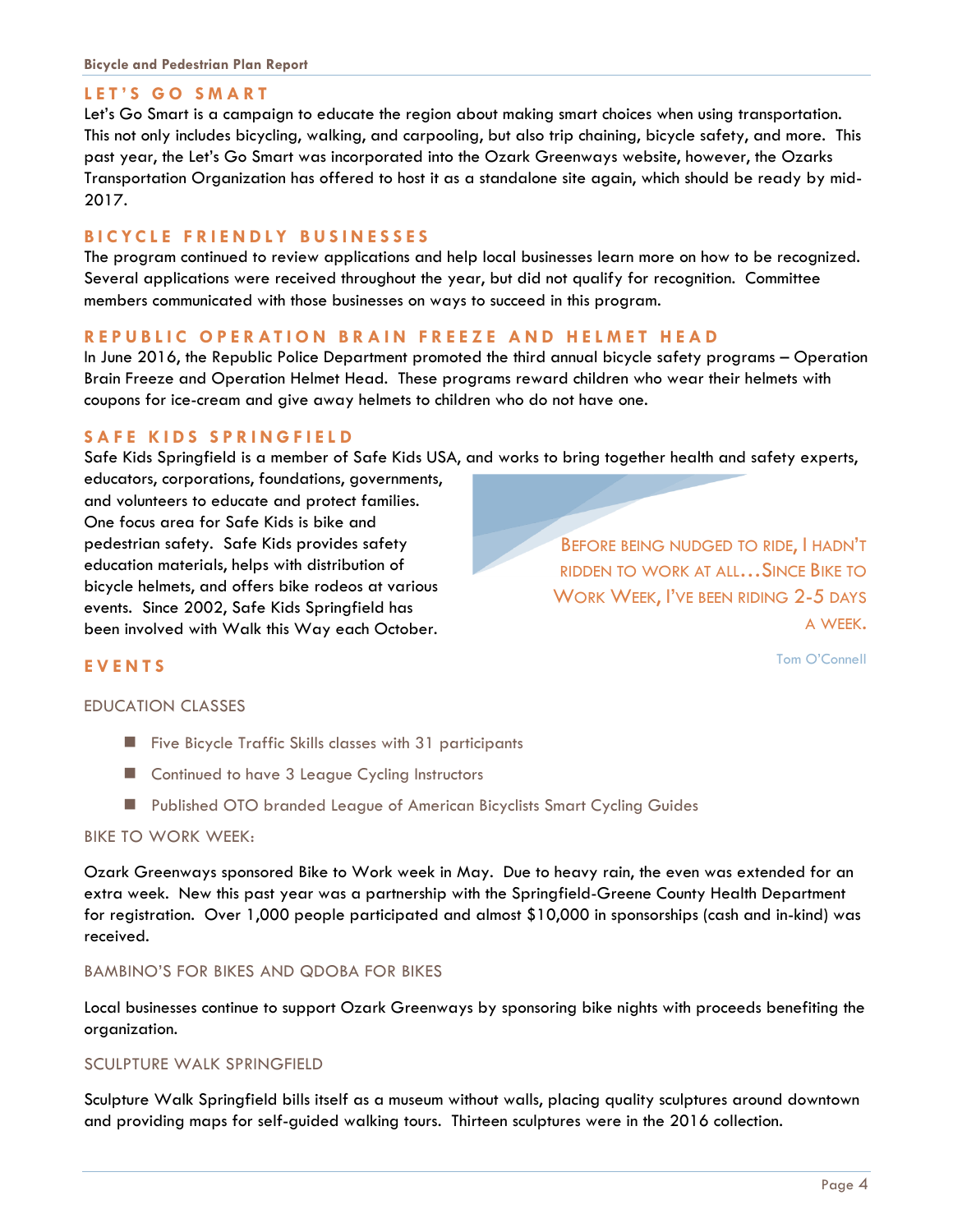## OZARK GREENWAYS ANNUAL MEETING AND FUNDRAISERS

RUNS, WALKS, AND RIDES:

- **Bass Pro Fitness Series**
- Republic 100-mile Walking Club
- Republic Tiger Triathalon
- Republic Got Mud? Run
- Republic Reindeer Run 5k
- **Pancake Ride benefiting MS**
- Route 66 6.6 Mile
- **IIII** Illuminating the Darkness 5k for Suicide Prevention
- Nixa Annual Azalea Half Marathon
- Willard Run for the Orchard
- Ozark Rotary Trick or Trot
- **Turkey Trot**
- **Jack Frost 5k**
- Ozark Jingle Bell 5k
- Ozarks 100
- $\blacksquare$  Ride of Silence Memorial for those who have died while bicycling
- Red Ribbon Ride
- Cycle of Life
- **BSA Marathon on Frisco Highline Trail**
- Numerous other walks/runs/rides not listed

## **A W A R D S**

 Springfield was recognized as a Bronze-level Walk Friendly Community by the Federal Highway Administration